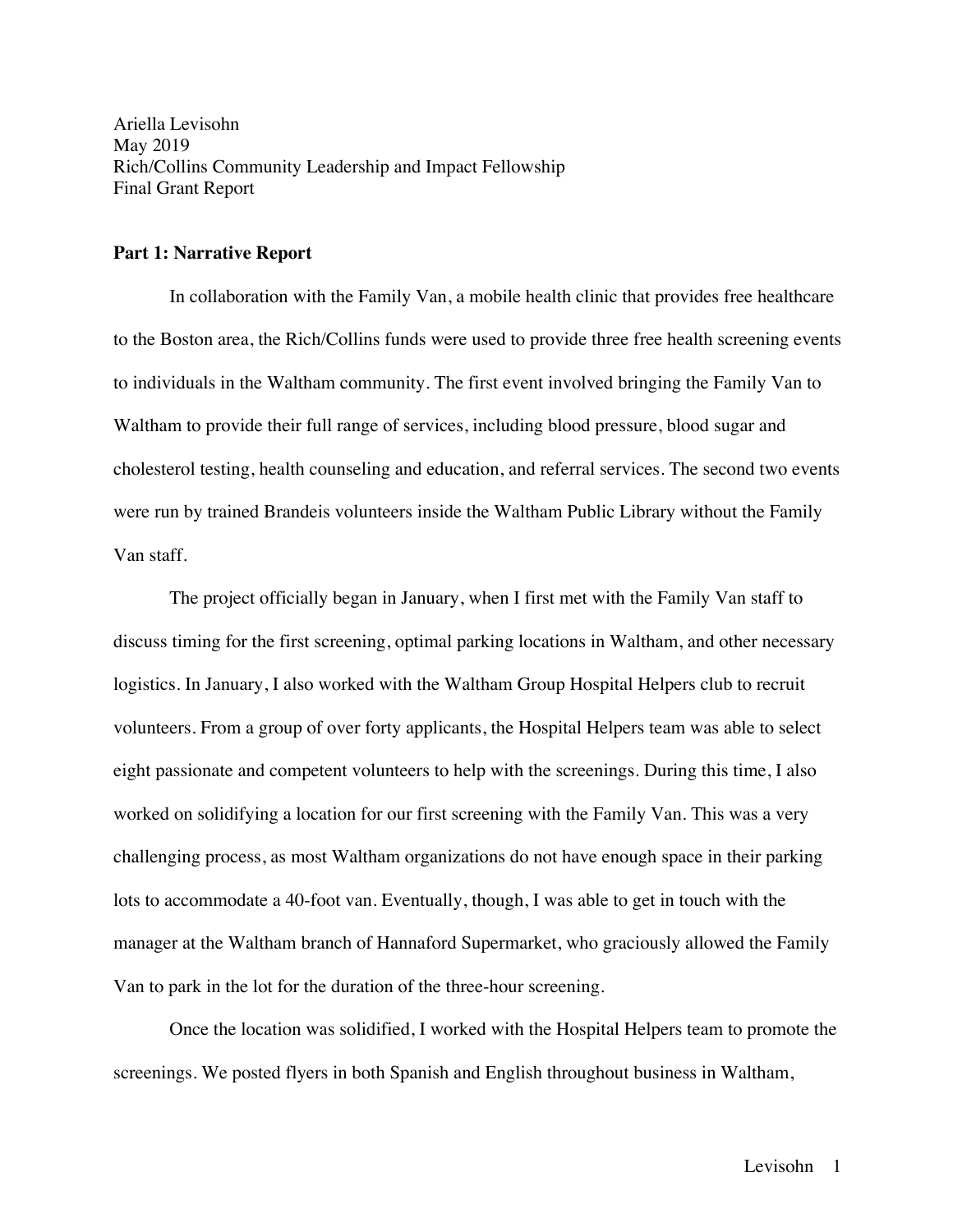emailed local organizations and schools asking them to send out our flyer, and I spoke at the Waltham Family School, an English language school for adults, to let the adult students know about the upcoming screening.

In early March, prior to the first health screening, the Family Van staff ran a 3-hour long intensive training for these volunteers, where students learned how to take blood pressure and blood sugar, fill out a patient intake (service provider) form, and educate patients about high blood pressure and diabetes, if necessary. The first screening event was on March  $23<sup>rd</sup>$ , and lasted for three hours. The second two screenings were held inside the Waltham Public Library on April  $12<sup>th</sup>$  and April  $28<sup>th</sup>$ , with each also lasting three hours. For these second two screenings, we bought our own medical supplies, however we used the Family Van's service provider forms and education pamphlets. Having our own medical supplies, rather than relying on the Family Van to provide blood pressure cuffs and glucometers, allowed us to hold open office hours at Brandeis for the volunteers to practice these skills prior to the official community screenings.

During the screenings themselves, we focused on screening for high blood pressure and high blood sugar, and providing education about diabetes and hypertension if necessary. The Hospital Helpers team also wrote up a list of healthcare resources in Waltham, which we distributed to any client who needed further services. Before leaving, clients were also asked to fill out a one-page feedback form about their experience either on the Family Van or being screened at the library.

In order to accommodate more volunteers, there were two shifts of volunteers at each screening, with each group having the opportunity to work for an hour and a half. Current Brandeis students who had previously volunteered on the Family Van in Boston also attended all of the screenings to help ensure things went smoothly. Following the final screening event,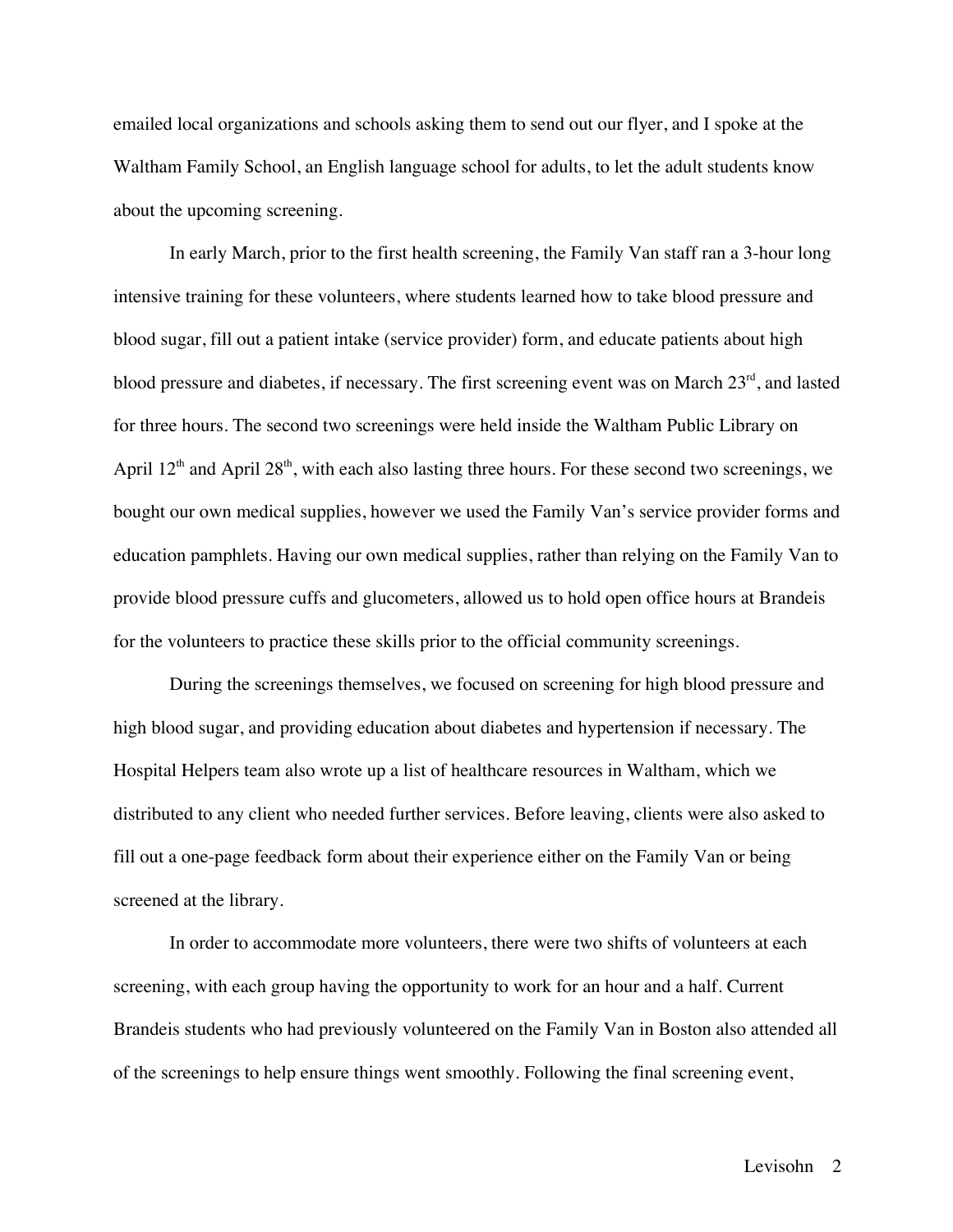volunteers attended a mandatory reflection, during which they filled out a program evaluation form.

From talking to people in Waltham and the individuals that came to get screened, it was clear that free screenings are not only something that people in Waltham wanted more of, but that there is little access to free healthcare in Waltham. This project addressed this need for more accessible and frequent opportunities to receive free healthcare. Additionally, many people sought our services because they knew they were having trouble controlling their blood pressure or blood sugar levels. While our screenings were not in place of appointments with physicians, they did provide an important opportunity for people to check in with trained providers to ensure their numbers were not too high and to learn about different ways of controlling blood sugar and blood pressure, such as which foods to eat, in a friendly and educational setting.

Additionally, at Brandeis, there are very few opportunities for groups to volunteer in local healthcare settings. When these opportunities do exist, they often lack the hands-on experience pre-health students are seeking. Therefore, the Rich/Collins grant gave eight passionate and talented students the chance to gain more experience with meaningful and impactful healthcare volunteering. Providing health screenings to the surrounding community is a unique opportunity that no other organization at Brandeis offers.

Given the success of the screenings for both Waltham residents and Brandeis students, in the future I will be working with the leadership of the Hospital Helpers team to make the Family Van health screenings in Waltham a regular volunteer opportunity. I have compiled a transition guide for the team, including all my contacts with Waltham organizations, the links to all medical supplies on Amazon, the budget, and check lists for things to do before each screening event. The volunteers returning to Brandeis in the fall are all also committed to continue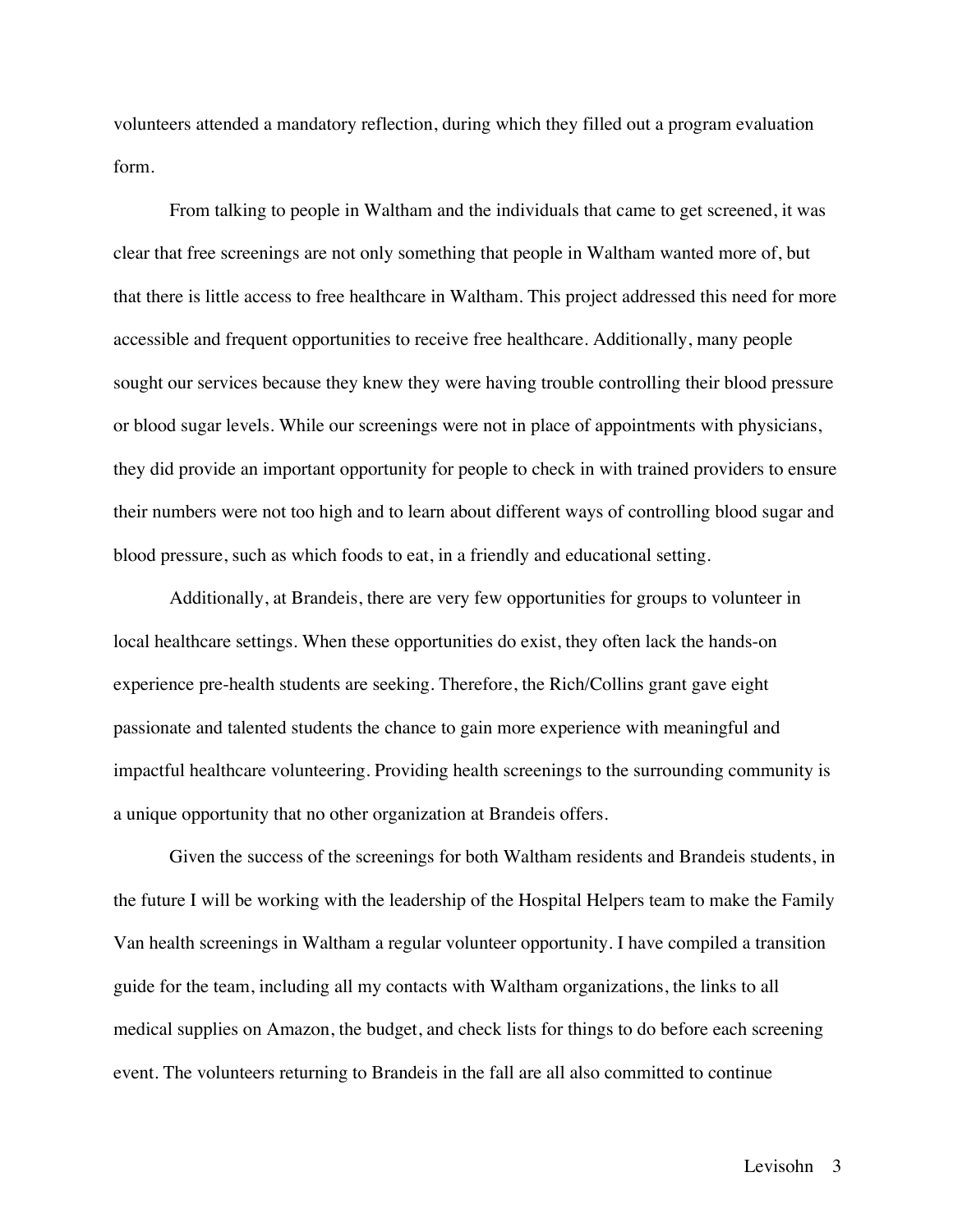providing screenings next year, and the Hospital Helpers leadership team is excited to take over this project.

### **Part 2: Project Evaluation**

The health screenings were evaluated in three ways. First, the numbers of clients that came to each health screening, and whether that number increased, decreased or stayed consistent. Second, every client was asked to fill out an evaluation form about their experience with the screenings, including whether they learned anything new about their health and if/how they are planning to make a change in their lifestyle. Finally, aside from the impact on the community, the project was also evaluated in terms of its ability to engage Brandeis students in meaningful healthcare volunteering and better connect Brandeis students with the Waltham community. To this effect, students were asked to evaluate whether they grew in their ability to provide blood pressure and blood sugar screenings and interact with patients, as well as reflect on what they learned from the experience.

We saw twenty clients combined across the three screenings. Seven were screened on the Family Van itself, six came to the April  $12<sup>th</sup>$  screening, and seven came to the April  $28<sup>th</sup>$ screening. Eighteen of these twenty clients filled out the evaluation survey. Of these eighteen, one hundred percent said their experience with the screenings was either good or great. 82.4 percent said they learned something new, including 12 who said they learned whether they are in a healthy range for blood pressure, 14 who learned whether they were in a healthy range for blood sugar and 8 who learned about ways to improve their health (Figure 1). Two thirds of clients planned to make a change in their lifestyle after visiting the Family Van, including 11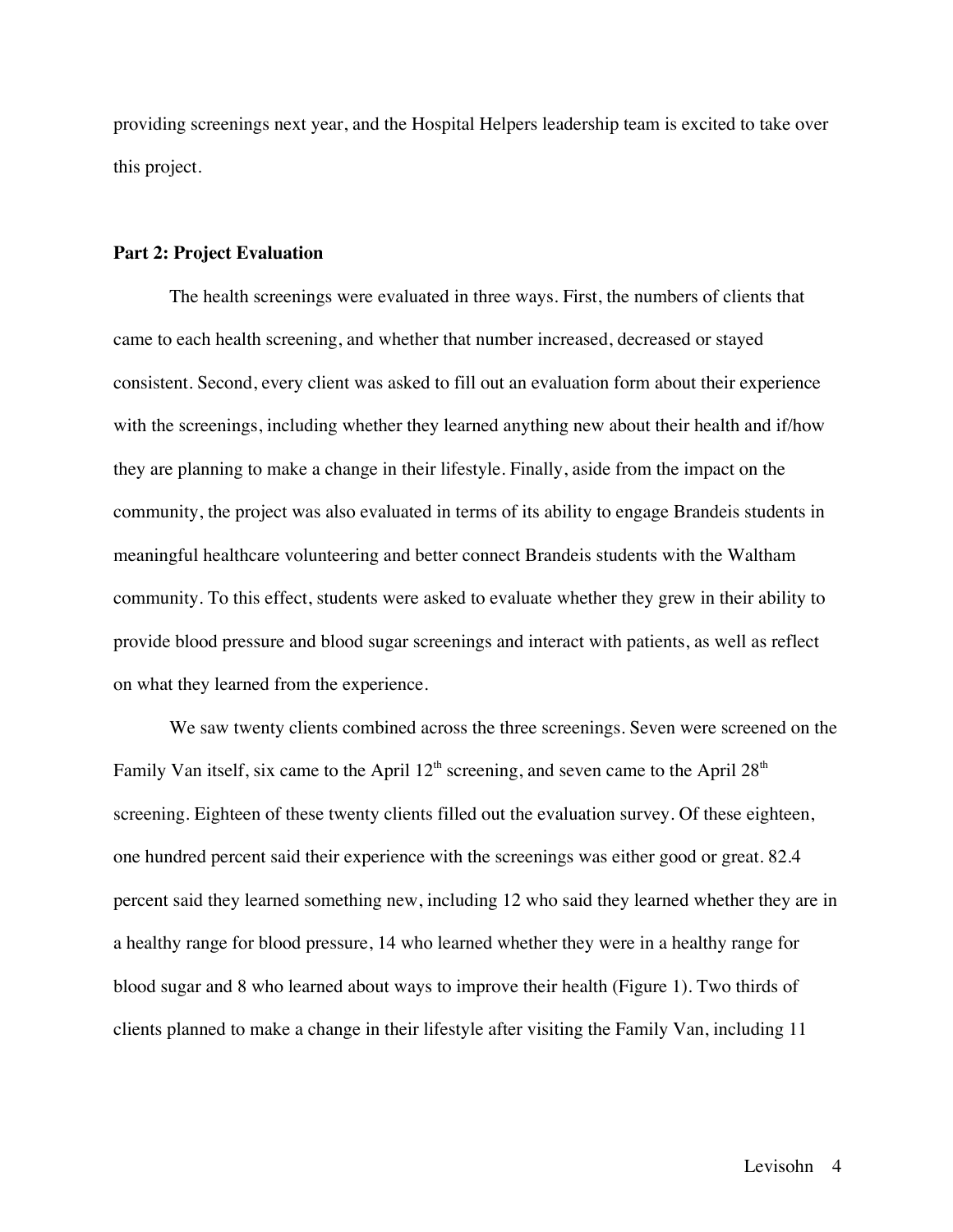

who plan to eat healthier foods and 12 who plan to get more exercise. 94 percent of clients are likely or very likely to recommend the Family Van to a friend. Overall, the clients were incredibly friendly and very appreciative of the services.

**Figure 1:** A breakdown of what clients learned from visiting the Family Van.

The Brandeis students also learned a lot from the experience. Overall, students became more comfortable and confident providing blood pressure and blood sugar screenings and

interacting with patients (Figure 2). Students also elaborated on what they learned in the open-ended section of the feedback form and during volunteer reflection. Explains one student, "The most important thing I learned while volunteering with Family Van is how to speak to patients and make them feel comfortable when receiving a health screening." Adds another student, "I've thought a



**Figure 2:** Brandeis student volunteers' comfort with screenings and patient interaction before training, after training and at the end of the semester.

lot more about the trust relationship between a patient and someone taking their vitals." A third student wrote, "I learned that is does not take a lot of advanced medical care to make a difference in someone's health." Another student really valued the opportunity to interact with the Waltham community, writing, "Beyond some of the physical skills of taking blood pressure and blood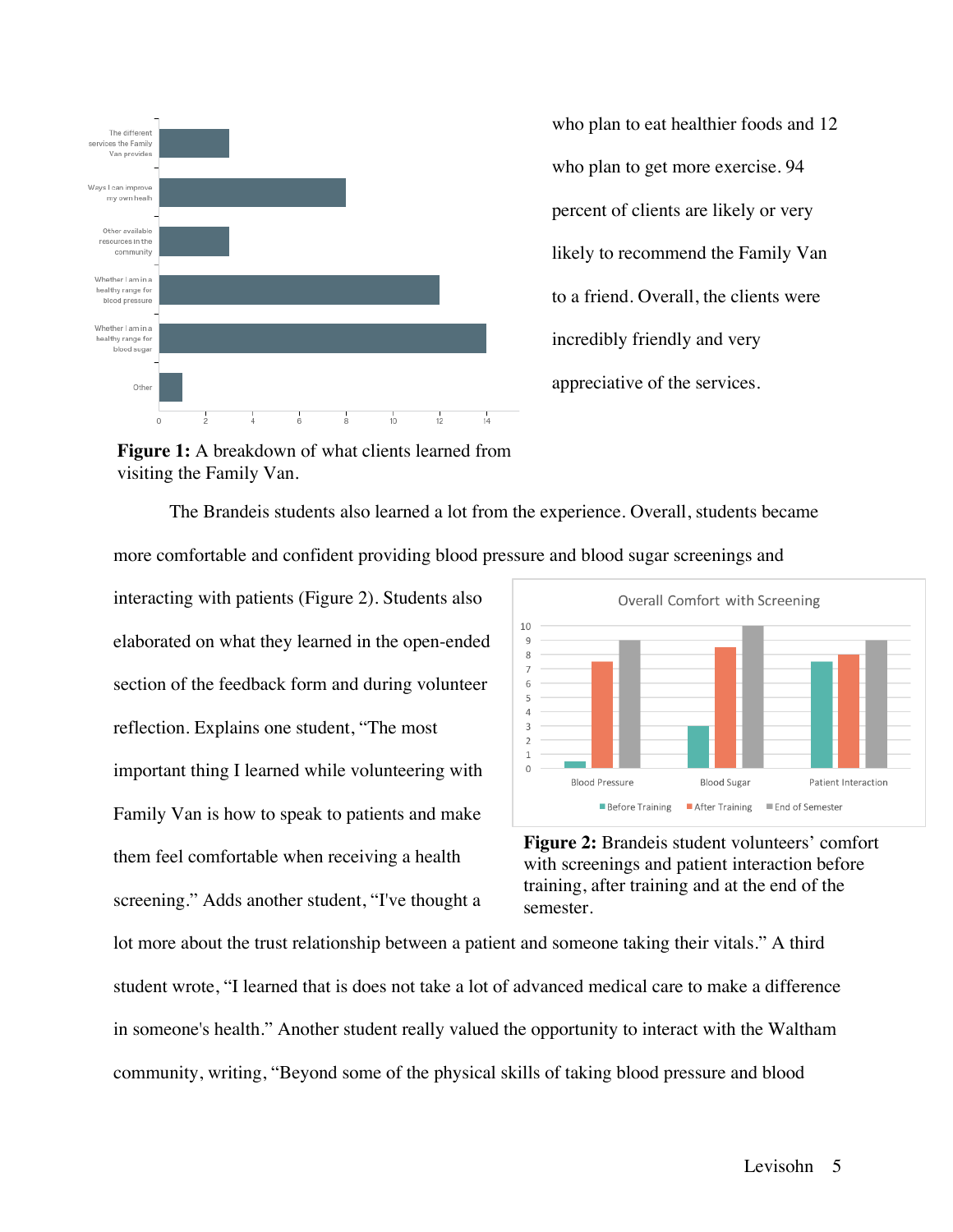sugar levels, I saw first-hand some of the healthcare disparities in Waltham alone – I always knew about it but I feel like it was different being able to see it first-hand."

Volunteering with the Family Van and Hospital Helpers was also helpful for students in confirming their desire to practice medicine. One student wrote, "I have always been interested in medicine, and volunteering for hospital helpers has made me realize that pursuing a career as a PA is definitely what I want to do." Another student wrote, "I am more inclined to pursue a job in the medical field now. I feel like this experience gave me a lot of insight and also gave me a different kind of hands-on experience." It is clear that all of the student volunteers were not only able to clarify their professional goals and improve their own technical skills, but also grew in their understanding of patient care and the importance of culturally competent medical care.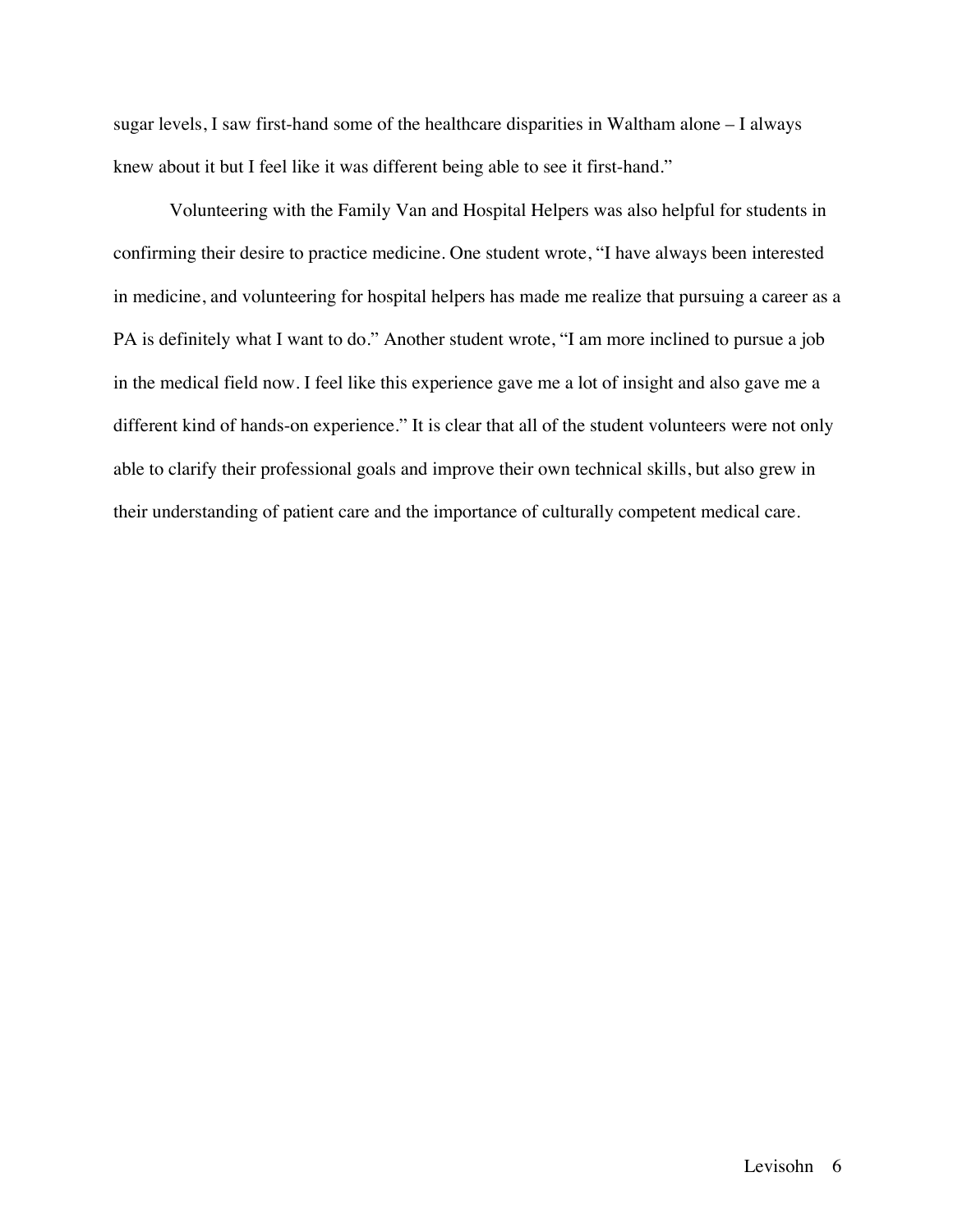# **Family Van Client Experience Form**

|  |  |  | Did you learn anything new at your visit today? |  |
|--|--|--|-------------------------------------------------|--|
|  |  |  |                                                 |  |

| $\Box$ Yes                                | $\square$ No                                                        |             |               |                                                                                                                                                                           |
|-------------------------------------------|---------------------------------------------------------------------|-------------|---------------|---------------------------------------------------------------------------------------------------------------------------------------------------------------------------|
| What did you learn?                       |                                                                     |             |               |                                                                                                                                                                           |
|                                           | $\Box$ The different services the Family Van provides               |             |               |                                                                                                                                                                           |
|                                           | $\Box$ Ways I can improve my own health                             |             |               |                                                                                                                                                                           |
|                                           | $\Box$ Other available resources in the community                   |             |               |                                                                                                                                                                           |
|                                           | $\Box$ Whether I am in a healthy range for blood pressure           |             |               |                                                                                                                                                                           |
|                                           | $\Box$ Whether I am in a healthy range for blood sugar              |             |               |                                                                                                                                                                           |
| $\Box$ Other (please explain):            |                                                                     |             |               |                                                                                                                                                                           |
|                                           |                                                                     |             |               | On a scale of 1-5, how likely are you to recommend the Family Van to a friend?<br>1 = I will not recommend the Family Van, 5 = I will definitely recommend the Family Van |
| $\Box$ 1                                  | $\sqsupset$ 2                                                       | $\Box$ 3    | $\sqsupset$ 4 | $\square$ 5                                                                                                                                                               |
| $\Box$ Yes                                | $\Box$ No                                                           |             |               | After visiting the Family Van, do you plan to make a change in your lifestyle?                                                                                            |
| If yes, how:<br>$\Box$ Talk to my doctors |                                                                     |             |               |                                                                                                                                                                           |
| $\Box$ Eat healthier foods                |                                                                     |             |               |                                                                                                                                                                           |
| $\Box$ Get more exercise                  |                                                                     |             |               |                                                                                                                                                                           |
| $\Box$ Other (please explain):            |                                                                     |             |               |                                                                                                                                                                           |
| $\Box$ Great                              | Overall, how was your experience with the Family Van<br>$\Box$ Good | $\Box$ Okay | $\Box$ Bad    | $\Box$ Terrible                                                                                                                                                           |
|                                           | Is the timing good for you? If not, when would work better?         |             |               |                                                                                                                                                                           |
| How can we improve?                       |                                                                     |             |               |                                                                                                                                                                           |

How did you find out about the Family Van?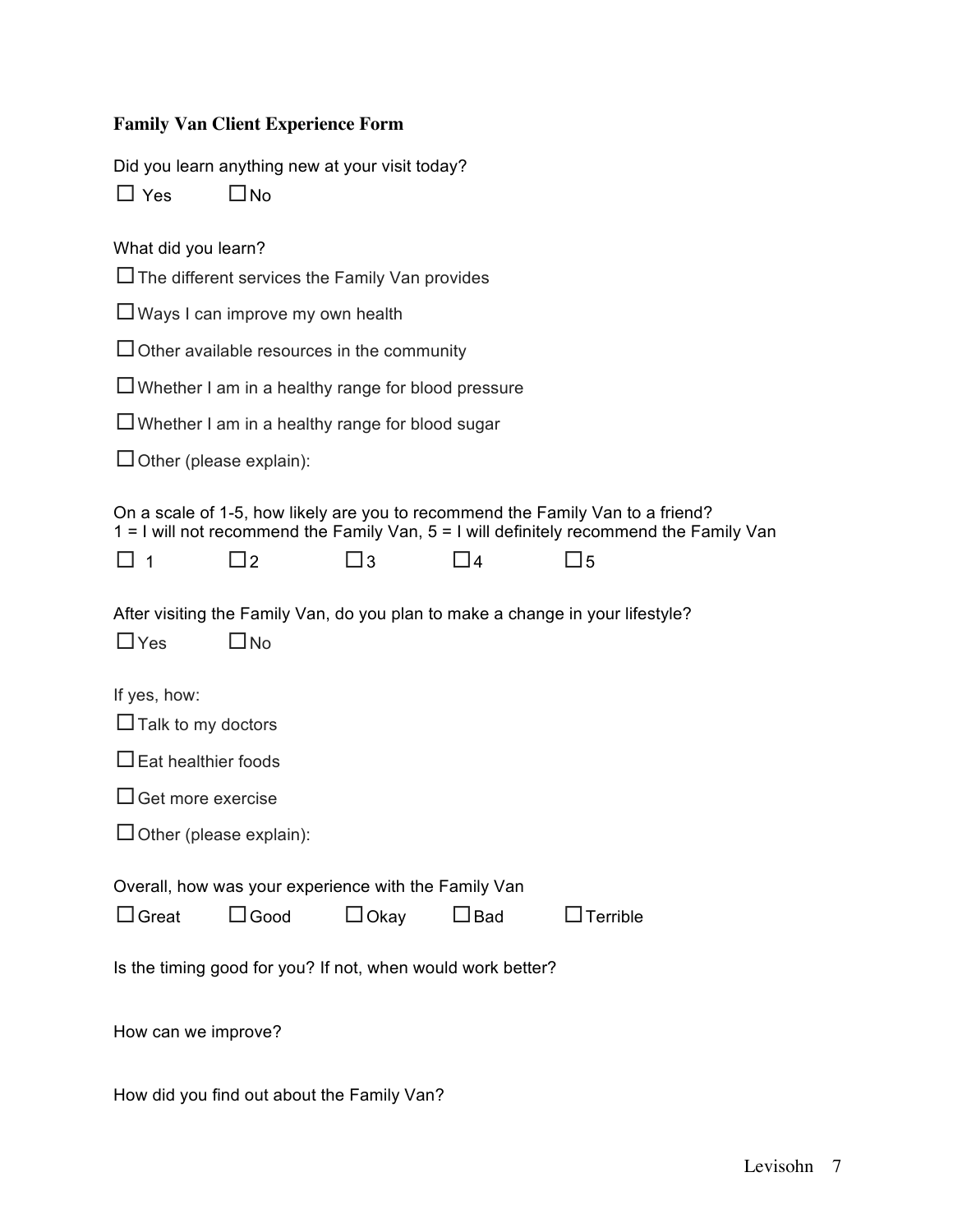## **Part 3: Budget**

| Starting Budget \$3,300.00                                    |         |                                                              |                                                |       |                                                                                                                                                                             |
|---------------------------------------------------------------|---------|--------------------------------------------------------------|------------------------------------------------|-------|-----------------------------------------------------------------------------------------------------------------------------------------------------------------------------|
| Medical<br>supplies for<br>Health<br>Screening<br>Events      |         | $$443.15 \,   \, 3/14 \,   \, 2019 \,   \, \, \text{Amazon}$ |                                                | coupa | these were 20 plus supply things<br>she ordered for her overall<br>supplies for her three health<br>screenings in Waltham with<br>Family Van and then at Healthy<br>Waltham |
| printing cost for<br>family van<br>flyers, English            | \$22    | $3/18/19$ center                                             | <b>Brandeis</b><br>printing                    |       | chargeline flyers for her first FV event                                                                                                                                    |
| printing cost for<br>family van<br>flyers, Spanish            | \$11    | $3/18/19$ center                                             | <b>Brandeis</b><br>printing                    |       | chargeline flyers for her first FV event                                                                                                                                    |
| Ariella printing<br>charge for<br>library health<br>screening | \$35    |                                                              | <b>Brandeis</b><br>printing<br>$4/8/19$ center |       | Ariella ordered 150 color fliers to<br>distribute for her 2nd free health<br>screening event at the Waltham<br>chargeline Public Library                                    |
| Family Van<br>Training                                        | \$600   |                                                              |                                                |       | Training of Brandeis students to<br>provide direct service on The<br>Family Van to the Waltham<br>Community on March 11, 2019                                               |
| Family Van<br>Screening<br>Services                           | \$1,750 |                                                              |                                                |       | 1 day of van service at 55 Russell<br>Street in Waltham, MA on March<br>22, 2019, including staff time,<br>medical supplies, and van<br>operations                          |
| Family Van<br>Service<br><b>Provider Forms</b>                | \$250   |                                                              |                                                |       | Data, SPF record keeping and<br>evaluation for van visit day and<br>additional tabling events                                                                               |

Total Spent: 3,111.15

Most of the expenses were similar to the ones budgeted for in the initial proposal. The only significant difference was that the library graciously let us use their space for free, so no funds were used for renting an event space. Additionally, there were some differences in pricing of medical supplies due to Amazon suppliers routinely changing their prices, and the final supplies costs were ultimately about \$100 under budget. The three expenses from the Family Van office (the training costs, the screening costs and the service provider form costs) remain unchanged from the original proposal.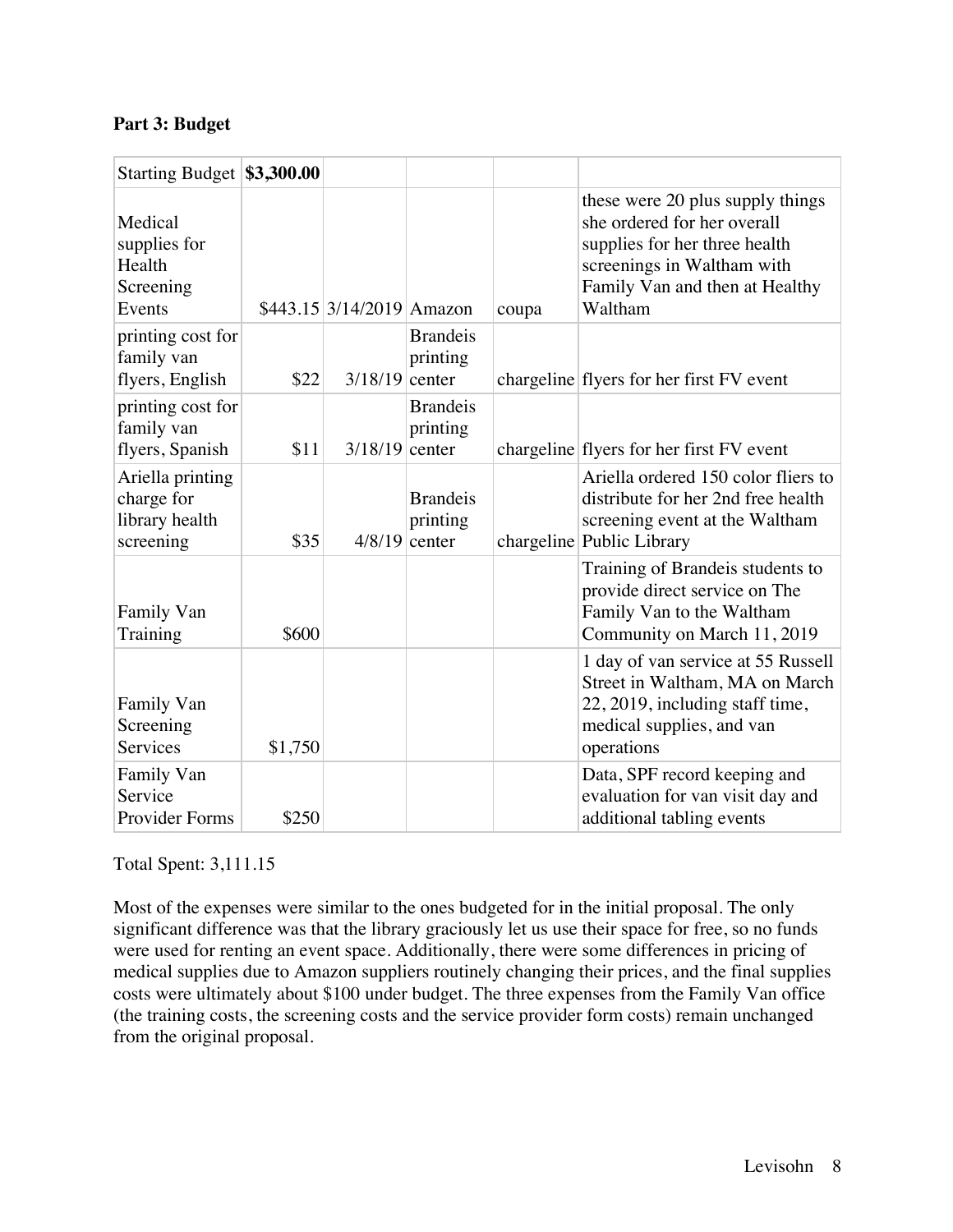### **Part 4: Project Reflection**

Participating in the Rich/Collins Fellowship helped me grow both personally and professionally. I was able to see a community impact project through from start to finish and learn important skills, including event planning, community outreach, budgeting and project evaluation. Additionally, because I was working with the Hospital Helpers team to implement the projects, I became better at delegating tasks to other people. I hope to use these skills as a future doctor and public health professional to continue to help make an impact on improving access to healthcare for underserved populations.

I also grew in my ability to lead and be an engaged citizen. While I had worked on the Family Van before, independently leading a team of volunteers and guiding them as they learned new medical techniques and patient interaction skills was one of the most meaningful parts of this project. I loved watching the volunteers grow from not really knowing where to start with a patient intake form to successfully completing all parts of the screening independently. The students were so excited to be able to use their new skills to help Waltham residents, and loved seeing how excited the clients were to learn more about their health.

Additionally, through the fellowship I developed a better understanding of and relationship with the Waltham community. By reaching out to different Waltham organizations to help promote the event, I became connected to a variety of service organizations and learned more about all the resources Waltham has to offer. Additionally, by vising different stores to put up flyers, I was able to see more of the local businesses in Waltham. Finally, during the screenings themselves we saw a ride range of individuals, and I was really able to appreciate how diverse the Waltham community is. It was also interesting to see the differences in who came to the screening at Hannaford, versus who attended the screenings at the library. However,